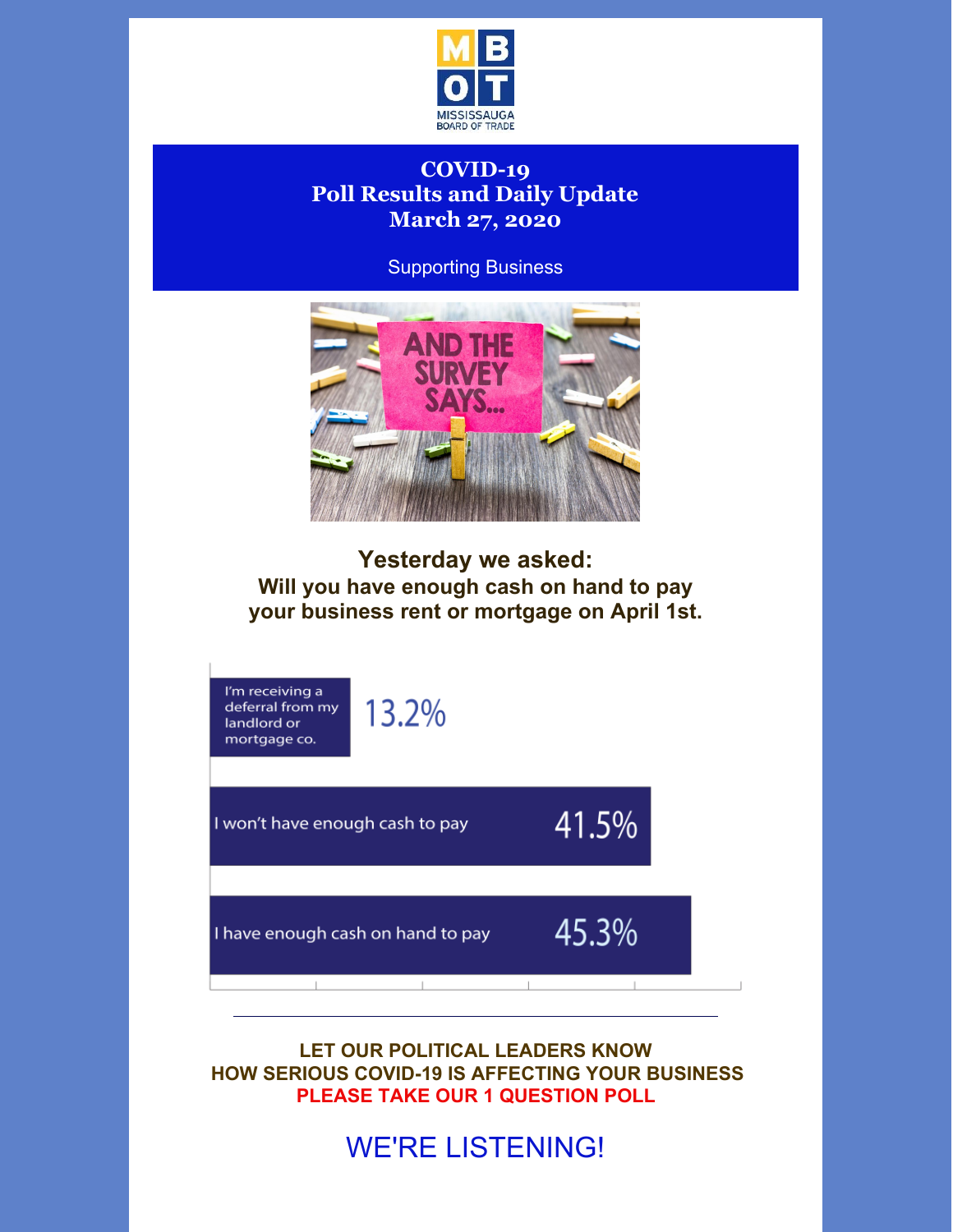

## **Will the new 75% Federal wage subsidy help you keep your employees on the payroll?**

| Please select your answer below                                                                                                                                                                      |               |
|------------------------------------------------------------------------------------------------------------------------------------------------------------------------------------------------------|---------------|
| Yes, absolutely                                                                                                                                                                                      | <b>Select</b> |
| Maybe, I have to see the details                                                                                                                                                                     | <b>Select</b> |
| No, it's not enough                                                                                                                                                                                  | <b>Select</b> |
| No, because my business is closed as a non-essential service                                                                                                                                         | <b>Select</b> |
| <b>Support for small businesses</b><br>facing impacts of COVID-19<br>75% Wage Subsidy<br>Deferred HST / GST Payments<br>\$40,000 Small Business Loans<br><b>READ MORE</b><br>THE CANADIAN<br>CHAMBER |               |

**Canadian Chamber of Commerce**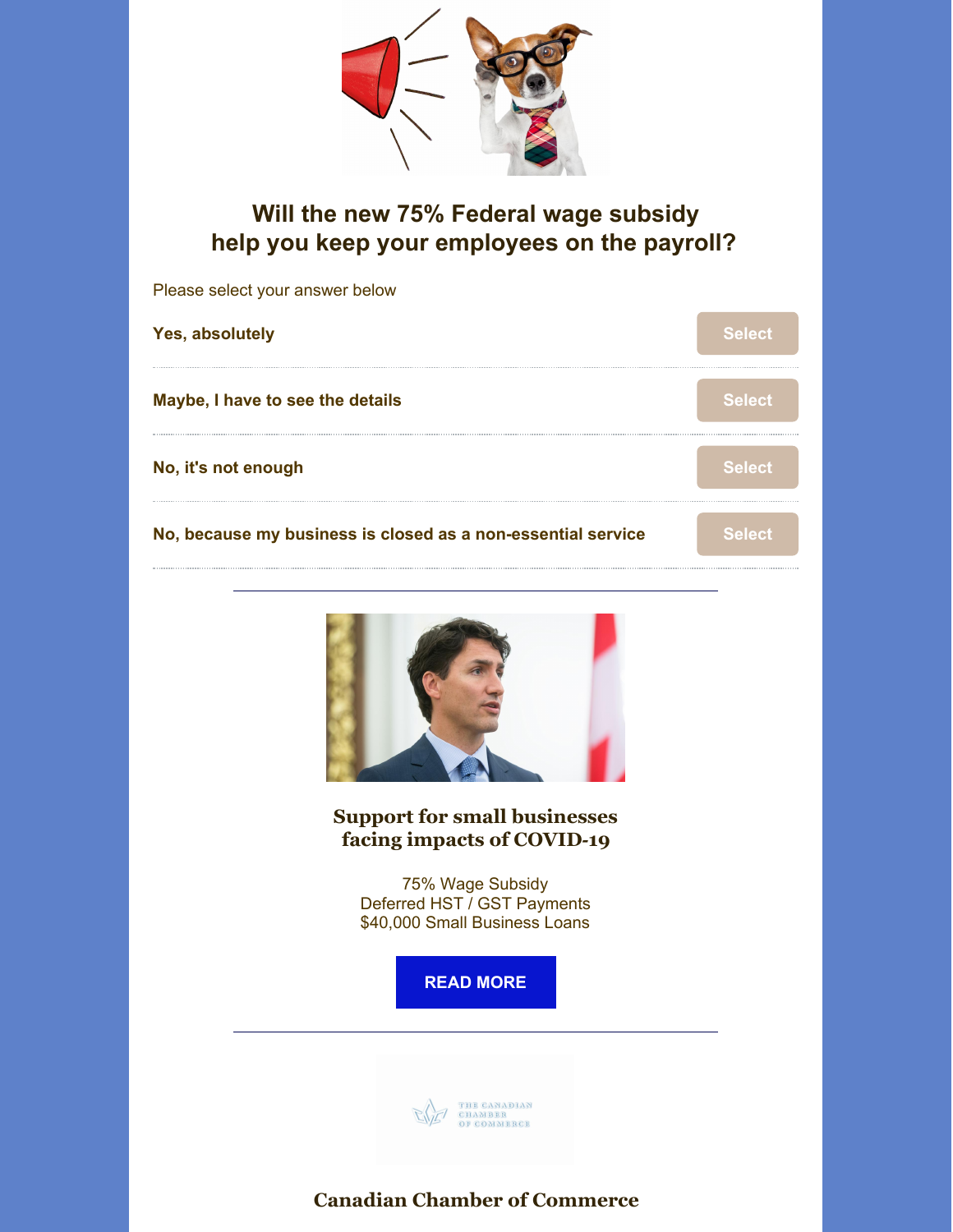#### **Reacts to the Prime Minister's announcement today on support for small business.**

The Canadian Chamber of Commerce today issued the following statement regarding the government's increase to the wage subsidy program and additional measures to help small businesses:





### **Ontario Chamber of Commerce Reacts to the Prime Minister's announcement today on support for small business.**

Today, Rocco Rossi, President & CEO, Ontario Chamber of Commerce released the following statement in reaction to the Government of Canada's latest relief measures:

**READ [MORE](https://occ.ca/mediareleases/ontario-chamber-reacts-to-latest-federal-relief-package/?utm_campaign=coschedule&utm_source=twitter&utm_medium=OntarioCofC)**



## Region of Peel Announces Financial Relief Measures Due to COVID-19

In response to the impact COVID-19 is having on the community, the Region of Peel is putting in place a number of initiatives to support taxpayers.





# **How will the 75% Wage Subsidy**